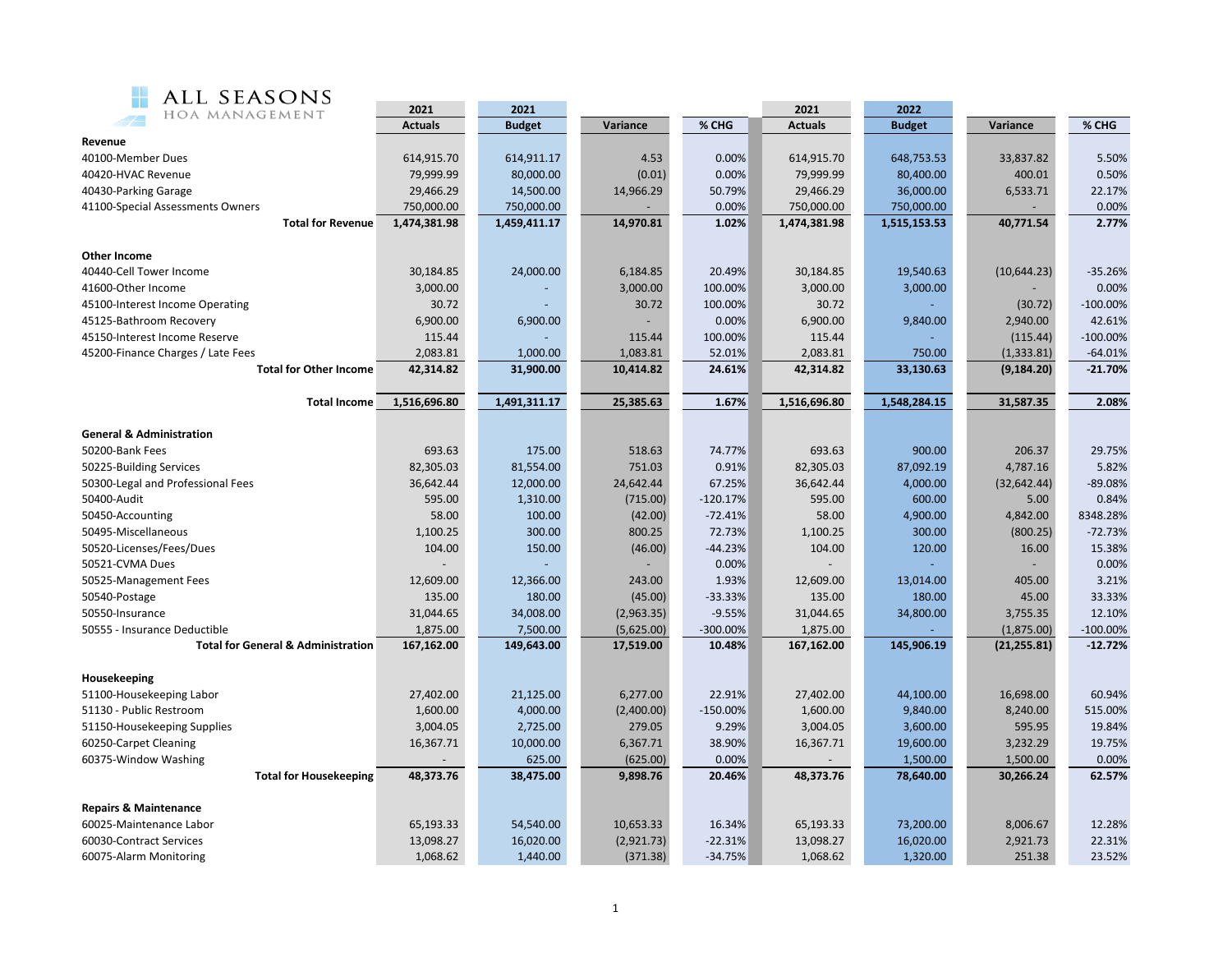

| ALL SEASONS<br><b>MAG</b>                                 |                       |                      |                        |                      |                       |                      |                      |                      |  |
|-----------------------------------------------------------|-----------------------|----------------------|------------------------|----------------------|-----------------------|----------------------|----------------------|----------------------|--|
| HOA MANAGEMENT                                            | 2021                  | 2021                 |                        |                      | 2021                  | 2022                 |                      |                      |  |
|                                                           | <b>Actuals</b>        | <b>Budget</b>        | Variance               | % CHG                | <b>Actuals</b>        | <b>Budget</b>        | Variance             | % CHG                |  |
| 60100-Landscape Labor                                     | 46.67                 | 900.00               | (853.33)               | $-1828.43%$          | 46.67                 | 1,025.00             | 978.33               | 2096.27%             |  |
| 60115-Fire Sprinklers                                     | 5,310.45              | 10,000.00            | (4,689.55)             | $-88.31%$            | 5,310.45              | 10,000.00            | 4,689.55             | 88.31%<br>23.54%     |  |
| 60163-Plumbing Contractor                                 | 15,541.13             | 19,200.00            | (3,658.87)             | $-23.54%$<br>-98.90% | 15,541.13             | 19,200.00<br>650.00  | 3,658.87             | $-56.91%$            |  |
| 60260-Snow Removal Labor<br>60265-Snow Removal Contractor | 1,508.33              | 3,000.00             | (1,491.67)             |                      | 1,508.33              |                      | (858.33)             |                      |  |
| 60400-Elevators                                           | 10,555.00<br>6,007.98 | 9,000.00<br>7,800.00 | 1,555.00<br>(1,792.02) | 14.73%<br>$-29.83%$  | 10,555.00<br>6,007.98 | 8,040.00<br>6,300.00 | (2,515.00)<br>292.02 | $-23.83%$<br>4.86%   |  |
| <b>Total for Repairs &amp; Maintenance</b>                | 118,329.78            | 121,900.00           | (3,570.22)             | $-3.02%$             | 118,329.78            | 135,755.00           | 17,425.22            | 14.73%               |  |
|                                                           |                       |                      |                        |                      |                       |                      |                      |                      |  |
| <b>Supplies</b>                                           |                       |                      |                        |                      |                       |                      |                      |                      |  |
| 61100-Supplies-Building                                   | 2,434.97              | 2,400.00             | 34.97                  | 1.44%                | 2,434.97              | 3,840.00             | 1,405.03             | 57.70%               |  |
| 61120-Supplies-Grounds/Parking                            | 21.28                 | 135.00               | (113.72)               | -534.40%             | 21.28                 | 135.00               | 113.72               | 534.40%              |  |
| 61125-Supplies-HVAC                                       | 165.00                | 660.00               | (495.00)               | $-300.00\%$          | 165.00                | 660.00               | 495.00               | 300.00%              |  |
| 61130-Supplies-Electrical                                 | 165.00                | 660.00               | (495.00)               | $-300.00\%$          | 165.00                | 660.00               | 495.00               | 300.00%              |  |
| 61145-Supplies - Fuel                                     | 92.34                 |                      | 92.34                  | 100.00%              | 92.34                 |                      | (92.34)              | $-100.00%$           |  |
| 61160-Supplies-Paint                                      | 250.00                | 250.00               |                        | 0.00%                | 250.00                | 250.00               |                      | 0.00%                |  |
| 61180-Tool Supplies                                       | 325.00                | 325.00               |                        | 0.00%                | 325.00                |                      | (325.00)             | $-100.00%$           |  |
| 61190-Supplies - Water Softener                           | 1,513.63              | 1,550.00             | (36.37)                | $-2.40%$             | 1,513.63              | 2,040.00             | 526.37               | 34.78%               |  |
| <b>Total for Supplies</b>                                 | 4,967.22              | 5,980.00             | (1,012.78)             | $-20.39%$            | 4,967.22              | 7,910.00             | 2,942.78             | 59.24%               |  |
| <b>Utilities</b>                                          |                       |                      |                        |                      |                       |                      |                      |                      |  |
| 66100-Cable TV                                            | 5,593.01              | 5,772.44             | (179.44)               | $-3.21%$             | 5,593.01              | 5,760.80             | 167.79               | 3.00%                |  |
| 66200-Electric                                            | 33,702.53             | 37,213.90            | (3,511.37)             | $-10.42%$            | 33,702.53             | 34,713.61            | 1,011.08             | 3.00%                |  |
| 66300-Gas                                                 | 17,764.27             | 19,046.99            | (1, 282.72)            | $-7.22%$             | 17,764.27             | 18,297.20            | 532.93               | 3.00%                |  |
| 66400-Internet                                            | 17,123.68             | 16,678.39            | 445.29                 | 2.60%                | 17,123.68             | 17,637.39            | 513.71               | 3.00%                |  |
| 66500-Sewer                                               | 12,704.61             | 13,269.41            | (564.80)               | $-4.45%$             | 12,704.61             | 13,085.75            | 381.14               | 3.00%                |  |
| 66600-Telephone                                           | 2,791.14              | 2,847.83             | (56.69)                | $-2.03%$             | 2,791.14              | 2,874.88             | 83.73                | 3.00%                |  |
| 66700-Trash Removal                                       | 8,818.54              | 9,049.92             | (231.38)               | $-2.62%$             | 8,818.54              | 9,083.10             | 264.56               | 3.00%                |  |
| 66800-Water                                               | 47,689.56             | 40,859.29            | 6,830.27               | 14.32%               | 47,689.56             | 49,120.25            | 1,430.69             | 3.00%                |  |
| <b>Total for Utilities</b>                                | 146,187.34            | 144,738.17           | 1,449.17               | 0.99%                | 146,187.34            | 150,572.96           | 4,385.62             | 3.00%                |  |
|                                                           |                       |                      |                        |                      |                       |                      |                      |                      |  |
| <b>Other Operating Expenses</b>                           |                       |                      |                        |                      |                       |                      |                      |                      |  |
| 70300-Interest Expense                                    | 202.07                |                      | 202.07                 | 100.00%              | 202.07                |                      | (202.07)             | $-100.00%$           |  |
| 70500- Income Taxes                                       |                       | 2,900.00             | (2,900.00)             | 0.00%                |                       |                      |                      | 0.00%                |  |
| 70600-Property Taxes                                      | (23,885.81)           | (24, 325.00)         | 439.19                 | $-1.84%$             | (23,885.81)           | (22,500.00)          | 1,385.81             | $-5.80%$<br>$-5.00%$ |  |
| <b>Total for Other Operating Expenses</b>                 | (23, 683.74)          | (21, 425.00)         | (2, 258.74)            | 9.54%                | (23, 683.74)          | (22,500.00)          | 1,183.74             |                      |  |
| <b>Reserve Fund</b>                                       |                       |                      |                        |                      |                       |                      |                      |                      |  |
| 90005-Reserve Fund Contribution                           | 302,000.03            | 302,000.00           | 0.03                   | 0.00%                | 302,000.03            | 302,000.00           | (0.03)               | 0.00%                |  |
| 90500-Special Assessment Accrual                          | 750,000.00            | 750,000.00           |                        | 0.00%                | 750,000.00            | 750,000.00           |                      | 0.00%                |  |
| <b>Total for Reserve Fund</b>                             | 1,052,000.03          | 1,052,000.00         | 0.03                   | 0.00%                | 1,052,000.03          | 1,052,000.00         | (0.03)               | 0.00%                |  |
|                                                           |                       |                      |                        |                      |                       |                      |                      |                      |  |
| <b>Total Expenses</b>                                     | 1,513,336.39          | 1,491,311.17         | 22,025.22              | 1.46%                | 1,513,336.39          | 1,548,284.15         | 34,947.76            | 2.31%                |  |
| <b>Net Income</b>                                         | 3,360.41              |                      | 3,360.41               | 100.00%              | 3,360.41              |                      | (3,360.41)           | $-100.00%$           |  |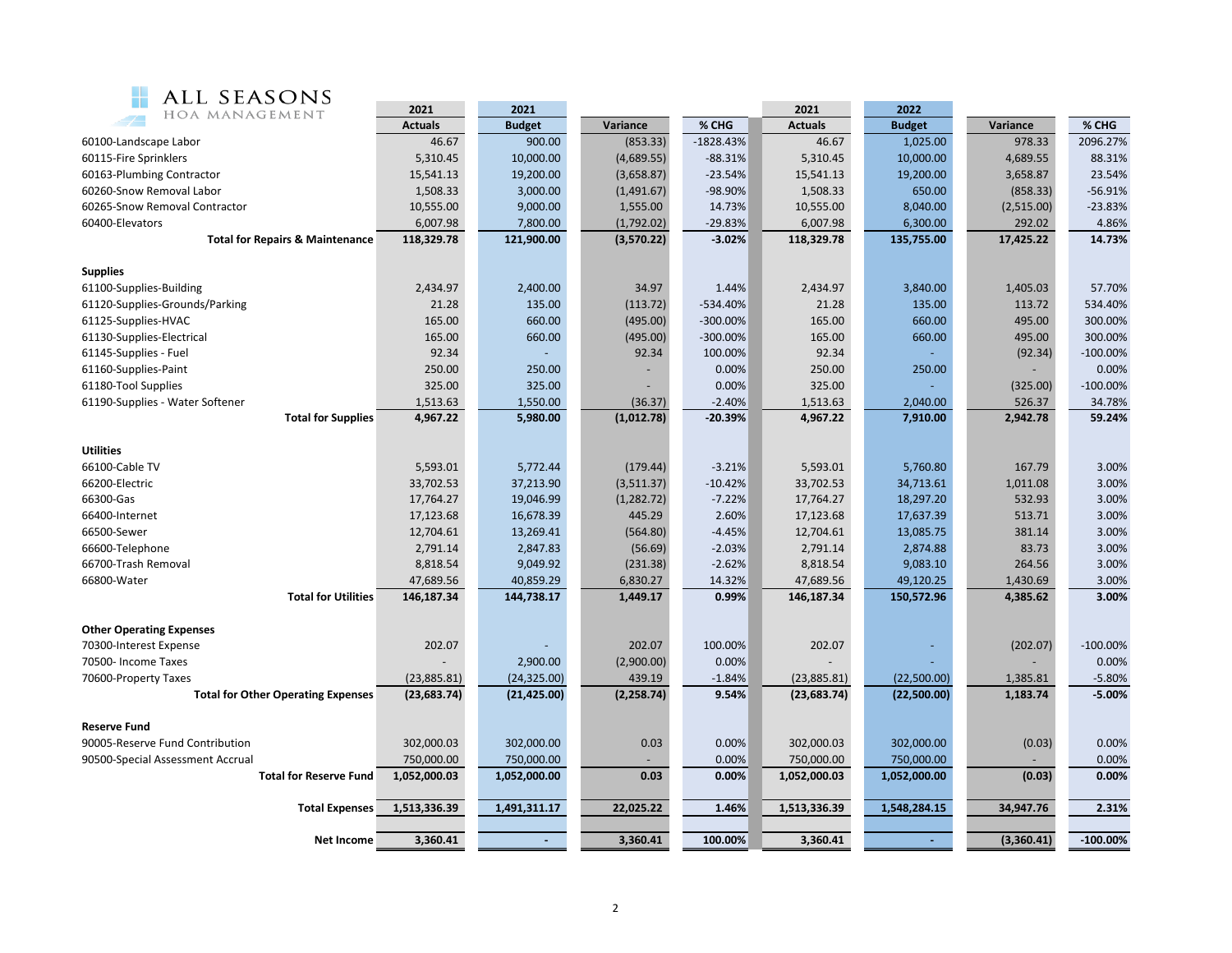